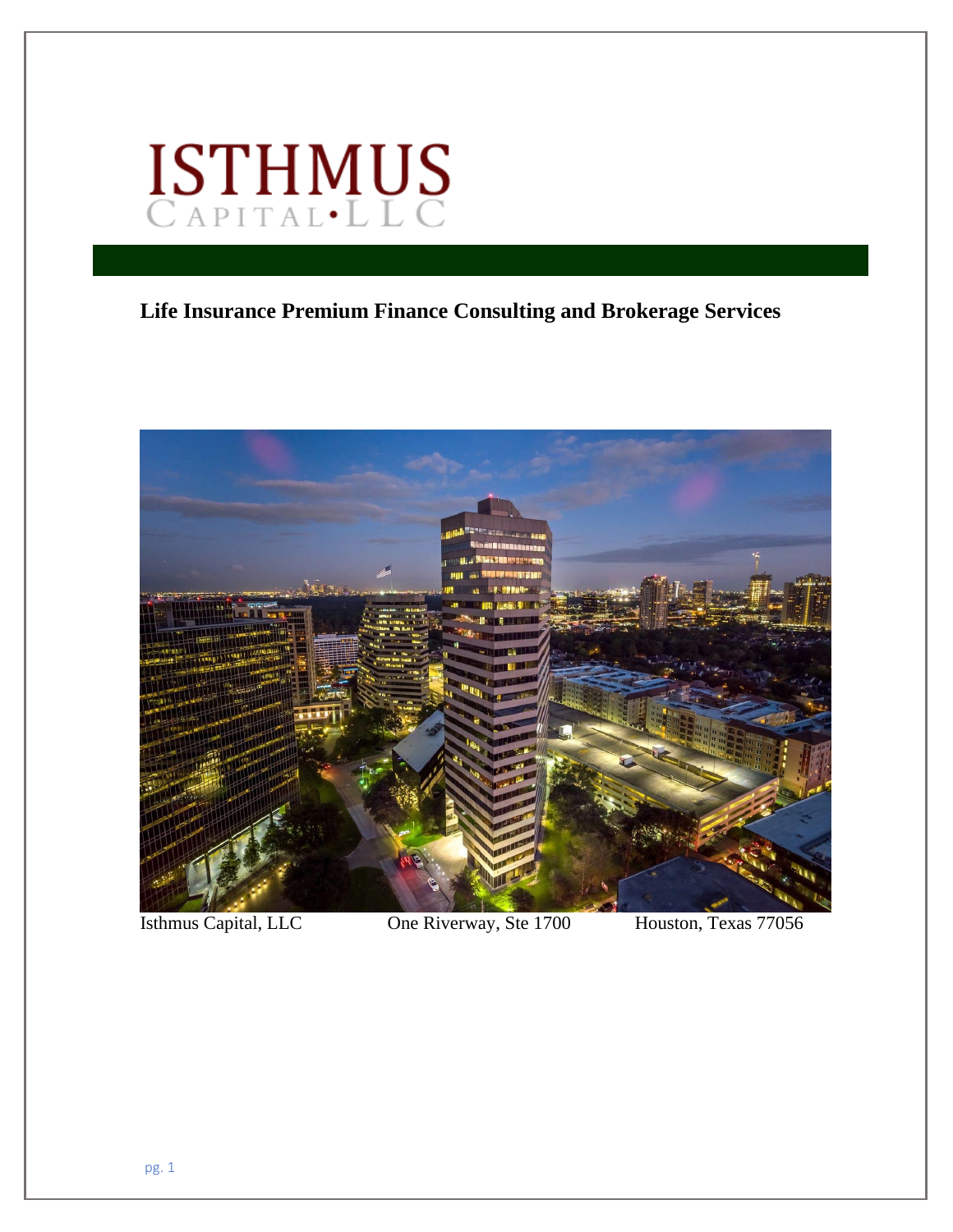# Introduction to Isthmus Capital, LLC

Isthmus Capital, LLC is an insurance services firm focused on providing a holistic valueadd to the stakeholders in the field of life insurance premium finance. It is our mission to partner with our clients to bridge needs with solutions so our clients can successfully navigate the complex world of leveraged insurance transactions within the context of estate planning and corporate retention and succession strategies. Based on our deep understanding of strategic financial planning, insurance products and the banking industry, we are uniquely placed to smoothly navigate what others oftentimes experience as rough waters...

Our in-depth knowledge of each lender's preferences, loan terms, attitudes, processes and lending capacity for domestic loans as well as loans for foreign nationals with a U.S. situs ensures maximum efficiency in structuring and closing life insurance premium finance transactions.

Typical lender terms available across a spectrum of lenders:

- Loan tenure available 3-year, 5-year, 10-year and in unique situations, 20 years +
- Some lenders may require personal guarantee
- Capitalization of a portion or all of the interest due
- Fixed and floating interest rate strategies
- Ability to finance policies for Foreign Nationals

*Note: The terms represent a composite of terms available in the market, no single lender offers all terms above at time of this publish*

# The Isthmus Capital Expertise

Our staff includes financial advisors who work within the sophisticated, high-net-worth marketplace, advising people with a significant net worth on matters of wealth preservation, wealth transfer and philanthropic gifting.

Isthmus Capital, established in 2004 by seasoned and highly successful professionals from the banking and insurance industries, was founded on solid and fundamentally sound business principles and is uniquely positioned to provide market-leading advice to its customers for the following reasons:

- Staff who have been instrumental in defining the premium finance marketplace.
- Independence from any organization/product provider allows us to constantly canvas the market for the terms that are most important to our clients regardless of product type, traditional bank or capital markets sourced lending.
- Personal and professional relationships with multiple lenders as well as multiple life insurance companies, often dating back decades.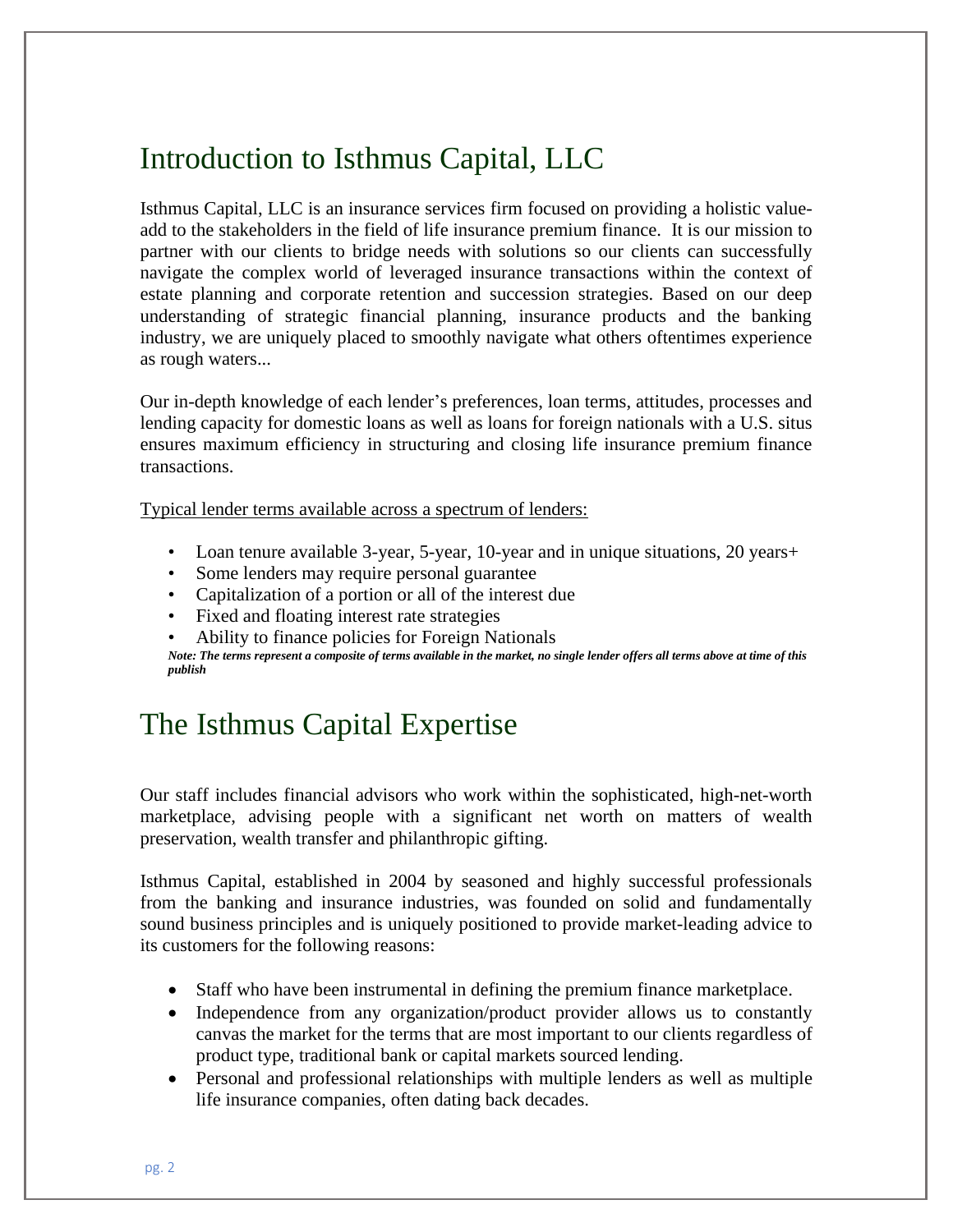• Premium finance in its most basic sense is an easy concept, but the details require expertise from both the insurance and banking industries. Isthmus Capital boasts 30+ years combined experience in both fields.

# The Isthmus Capital Approach to Life Insurance Premium Finance

Life insurance premium financing enables an individual to purchase life insurance through the financing of the life insurance premiums. The owner of the life insurance policy borrows a portion or all the funds necessary to fund the premium payments due on the policy.

This technique maybe employed by a client who needs additional life insurance but for whom the premium payments may not comport with their financial plans or objectives, either because of the illiquidity of assets or a general reticence to tie up capital that could be used for other financial purposes. Regardless of an individual's reasons, premium financing offers that same individual or company the opportunity to meet his or her life insurance needs without significantly impacting present investment planning or cash flow.

A client contemplating a premium financing arrangement should first evaluate the need for (additional) life insurance. The client should also meet with his or her advisors to determine whether financing a policy with a premium finance arrangement would be appropriate for his or her specific purposes.

#### **General Uses for a Premium Finance Strategy**

Though everyone's insurance needs are unique, traditionally premium finance arrangements have been utilized to meet the following needs:

Financial Planning: Individuals whose families require special needs or financial stability in the event of a catastrophe may use insurance to mitigate the financial impact the death of a family member may have on the financial situation of his or her family members.

Estate Planning: Individuals who are interested in providing a significant financial legacy to their heirs or estate may use insurance to mitigate the effect that estate taxes would otherwise have.

Business-related Purposes: Businesses purchase insurance policies for a variety of reasons, including key-man insurance, buy/sell agreements, Golden Handcuffs/ Executive Benefits, etc.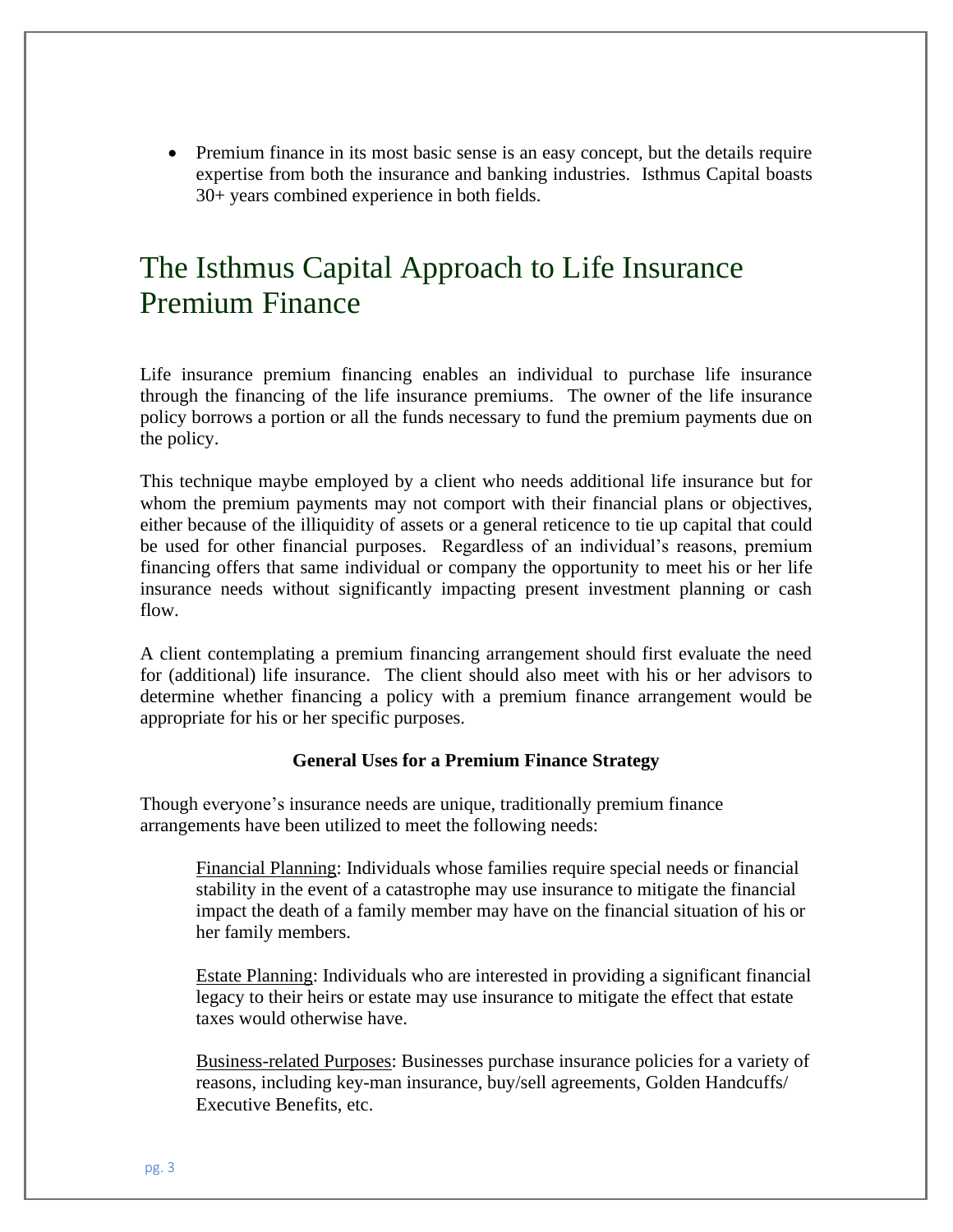#### **Principals in Transaction**

The primary principal parties involved in a premium finance transaction are as follows:

- Grantor/Insured: This is the client on whose life the proposed Borrower intends to obtain life insurance.
- Borrower: A bankruptcy remote entity, generally in the form of an Irrevocable Life Insurance Trust (ILIT), that purchases the policy on the life of the Insured.
- Life Insurance Company: This is a highly-rated life insurance company that agrees to issue a life policy to the ILIT for the benefit of the client.
- Lending Institution: An entity that contractually agrees to provide funds necessary to pay the life insurance premiums.
- Isthmus Capital, LLC: Provides lending strategies, as well as consulting and agent sales assistance services in conjunction with multiple carrier accepted lending relationships.

#### **Client Profile**

As premium financed insurance is a complicated investment, clients will have to demonstrate their level of financial sophistication. In order to ensure that the client's time is appropriately managed, the following criteria will be used to determine eligibility.

- Stated purpose for life insurance to satisfy needs for family security, debt repayment, estate tax liquidity, executive benefits, buy-sell agreements as well as other corporate needs that may arise.
- Insurability as determined by the life insurance company
- Net worth of at least \$5,000,000. Preference of a minimum of \$10,000,000 for increased lender and insurance company participation (NW minimum varies by lender and insurance company)
- Annual Income: \$200,000
- Neither personal nor business-related bankruptcy in the last 15 years.
- Financial statements corroborated by means of third-party verification, brokerage statements, etc.…
- Lender specific criteria including: 2 years tax returns, Personal and Corporate financial statements, Borrower documentation, etc.. *For more information contact us at: info@isthmuscapital,com*

.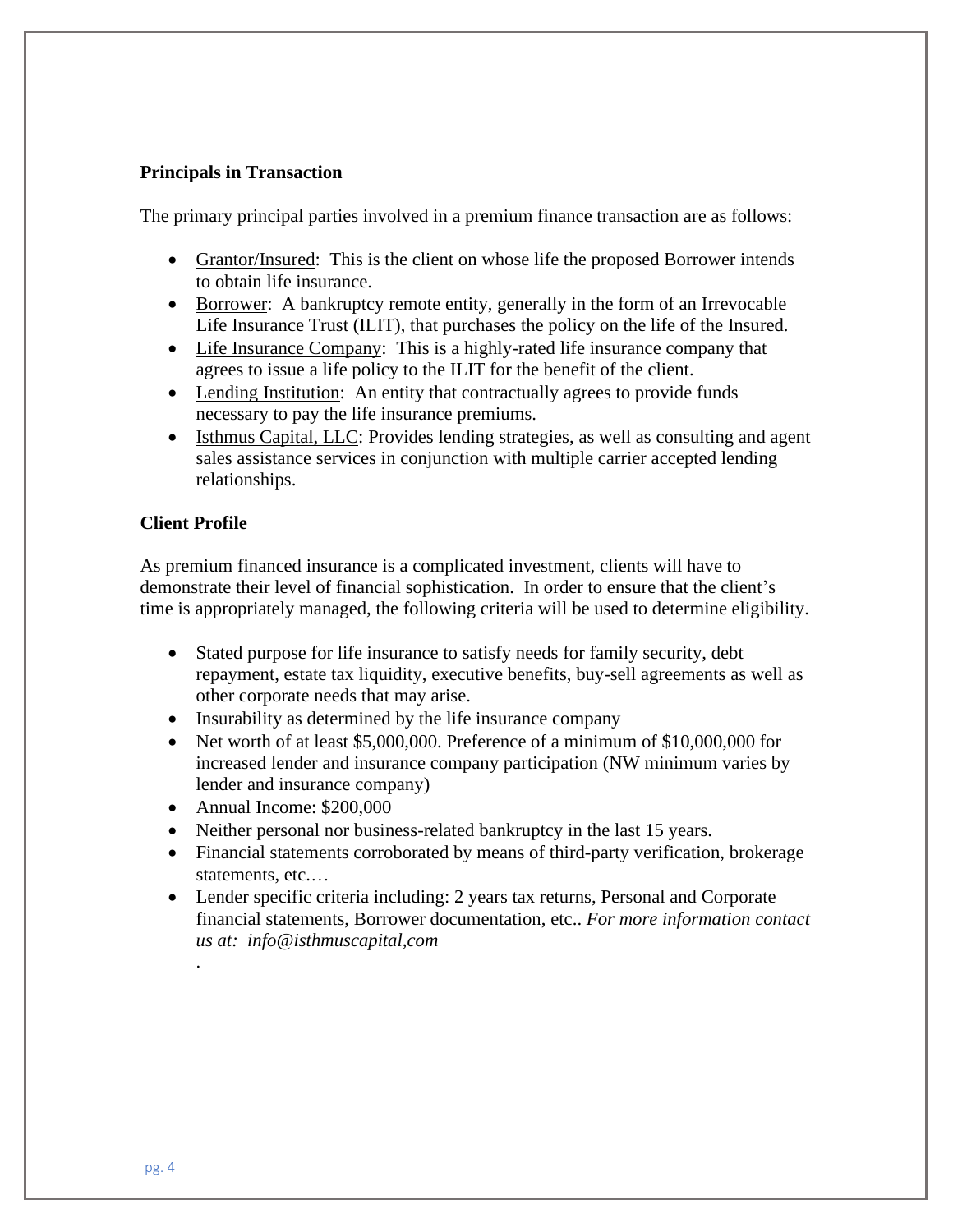### **Borrower Profile**

The borrower will be a bankruptcy remote entity, generally in the form of an irrevocable life insurance trust, a limited liability company or an asset protection trust whose assets would not be impacted in the event of a bankruptcy proceeding against the client.

### **Collateral and Credit Support Requirements**

For a premium finance transaction to proceed, the borrower must purchase a Cash Value, Whole life or Universal Life type policy issued by a highly-rated insurance company (Aor better, S&P). The client will provide the lender with a collateral assignment, stipulating that the policy should favor the lender, as the lender partially relies on the cash surrender value or death benefit of the life policy as collateral for the loan.

Under the premium finance structure, the cash surrender value of the policy at closing may be lower than the sum of the loan amount and anticipated accrued interest through the next loan disbursement date. Additional collateral or credit will be required in this situation to protect the lender, which will generally take the form of an irrevocable letter of credit issued by a highly-rated financial institution confirmed to the lender. There may be situations in which the lender may request or is willing to accept other forms of collateral such as a control agreement for a brokerage account, cash, etc...

### **Loan Terms and Transaction Details**

(1) Facility Timeline: The lender is willing to make advances for a period of five years (if the loan has a 5-year tenure, other loan tenure terms maybe available). At the end of this five-year period, the loan amounts will mature, and the client/borrower will have to repay the loan. There is a possibility that the lender or a competing lender may refinance all or part of the outstanding loan, but it should be made clear that there is no obligation on the part of the lender to do so.

(2) Loan Interest Spreads: The premium finance loan will be a floating rate loan based on LIBOR, which will generally be recalculated, at the option of the borrower, every 1, 3 or 12-months or other indices. Should it wish to do so, the borrower does have the option of structuring a fixed rate loan using interest rate swaps or other interest rate tools as offered by the individual lender with their requirements to provide the service.

(3) Loan Pricing: Our lender relationships each have a unique method of pricing their loan offerings. These methods will vary by lender.

*For more information. Please request an indication of illustrative pricing from a variety of lenders and their loan programs available through Isthmus Capital, LLC for your specific proposed premium finance life policy*. *Please provide the proposed illustration to [info@isthmuscapital.com](mailto:info@isthmuscapital.com) to receive a loan model to consider.*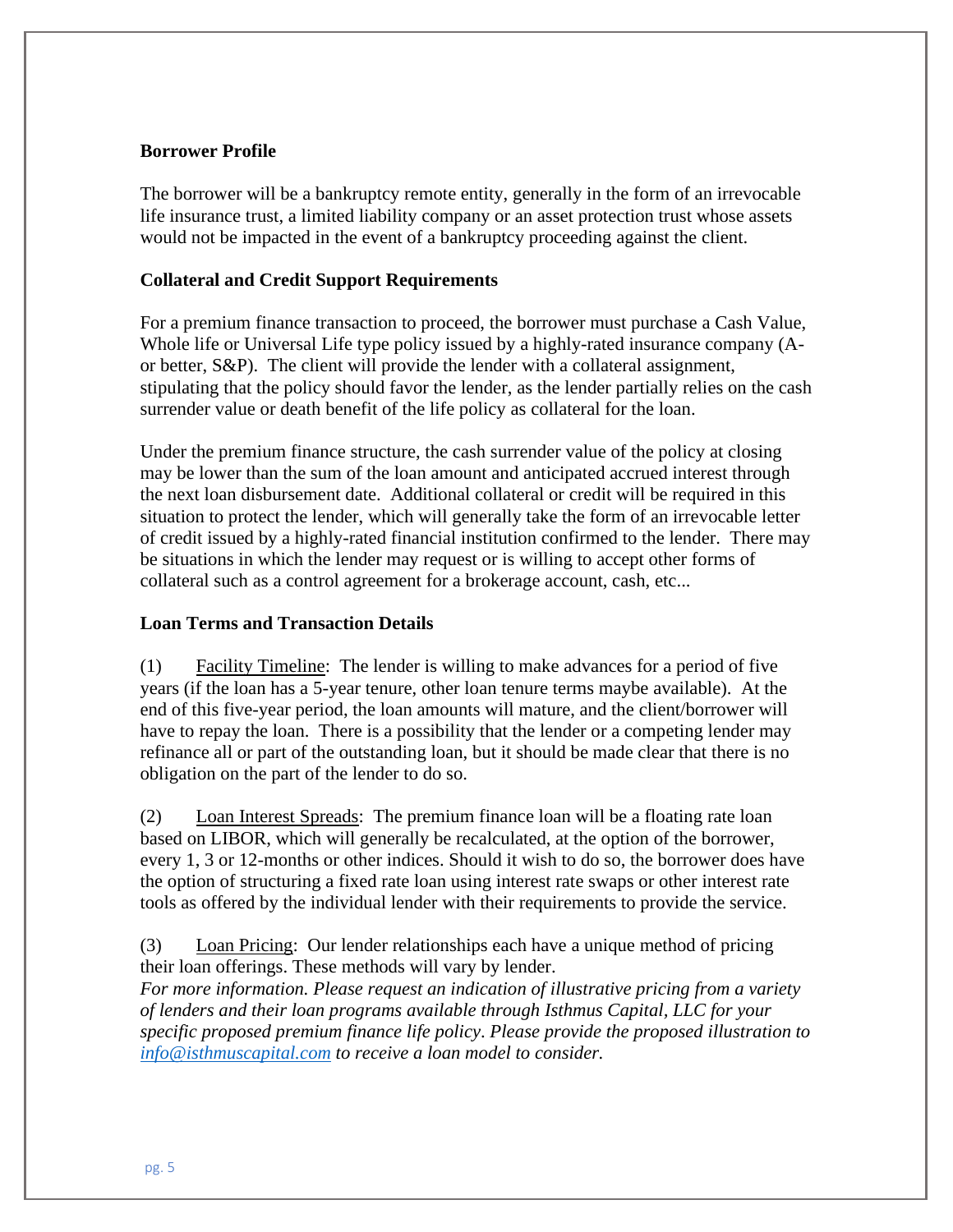(4) Interest Payment: Unless otherwise noted, interest payments are due on the quarterly, semi-annual or annual interest reset date. Interest payments maybe paid in advance, arrears or capitalized if approved by carrier. Should a client decide to capitalize interest, the prior period's interest amount will be added to the principal on the first day of the consecutive period.

(5) Loan Structure Fees: Isthmus Capital, LLC is paid a Loan Structure fee for the vetting of the new loan or to refinance a loan, as well as negotiating on behalf of the agent, the client adviser and the insured the final terms of the contract.

This fee will be assessed on the full commitment of the premium finance facility (determined by sum of the total premium disbursements for loan term). The specific amount (percentage) of this fee will vary, depending on the selected interest modalityt, size of loan, annual renewal assistance, additional services requested, etc. The fee may be financed with principal loan should it be requested, if the lender and borrower/client agree.

Isthmus Capital, LLC is also available to revenue share on the application with the agent to minimize transaction fee expenses to the client. Consulting services for initial engagement as well as annual renewal services are available upon request. Contact us at [info@isthmuscapital.com.](mailto:info@isthmuscapital.com)

#### **Risk to Borrower**

All premium finance transactions involve potentially significant financial risk and should be fully examined by the client, along with the client's attorneys, trustees and financial advisors, and accepted before entering into a transaction. These risks include but are not limited to:

Your Beneficiaries May Not Receive Your Life Insurance Policy's Full Death Benefit If You Choose to Finance Your Policy Premiums: If any part of the premium finance loan remains outstanding at the time of the client's death, the lender may use a portion of the policy's death benefit proceeds to repay the loan balance in full. Therefore, the exact net death benefit that is ultimately available to the beneficiaries is unknown and could be substantially lower than the policy's stated death benefit.

Rising Interest Rates May Make Your Decision to Finance More Expensive: The interest rate on the premium finance loan typically is variable rather than fixed and will probably change frequently during the term of the loan. Rising interest rates may cause the cost of borrowing to exceed the cash value growth in the life insurance policy, which could substantially reduce the net death benefit for the beneficiaries and require the client to pledge more collateral over time than initially anticipated. If interest rates rise high enough, the loan balance could exceed the policy's gross death benefit, in which case it may not be in the client's economic interest to maintain the financing transaction.

The Borrower/Client May Need to Pledge More Collateral than Anticipated: The collateral supporting the loan may become insufficient during the loan period, in which case the lender will require the client to pledge additional collateral on behalf of the borrower. The collateral could become insufficient, for example, if the cash surrender value of the life insurance policy declines or does not grow as fast as expected, if the loan's interest rate increases or if the value of any additional collateral posted declines. The lender has the right to revalue collateral at any time based solely on its own judgment. If the